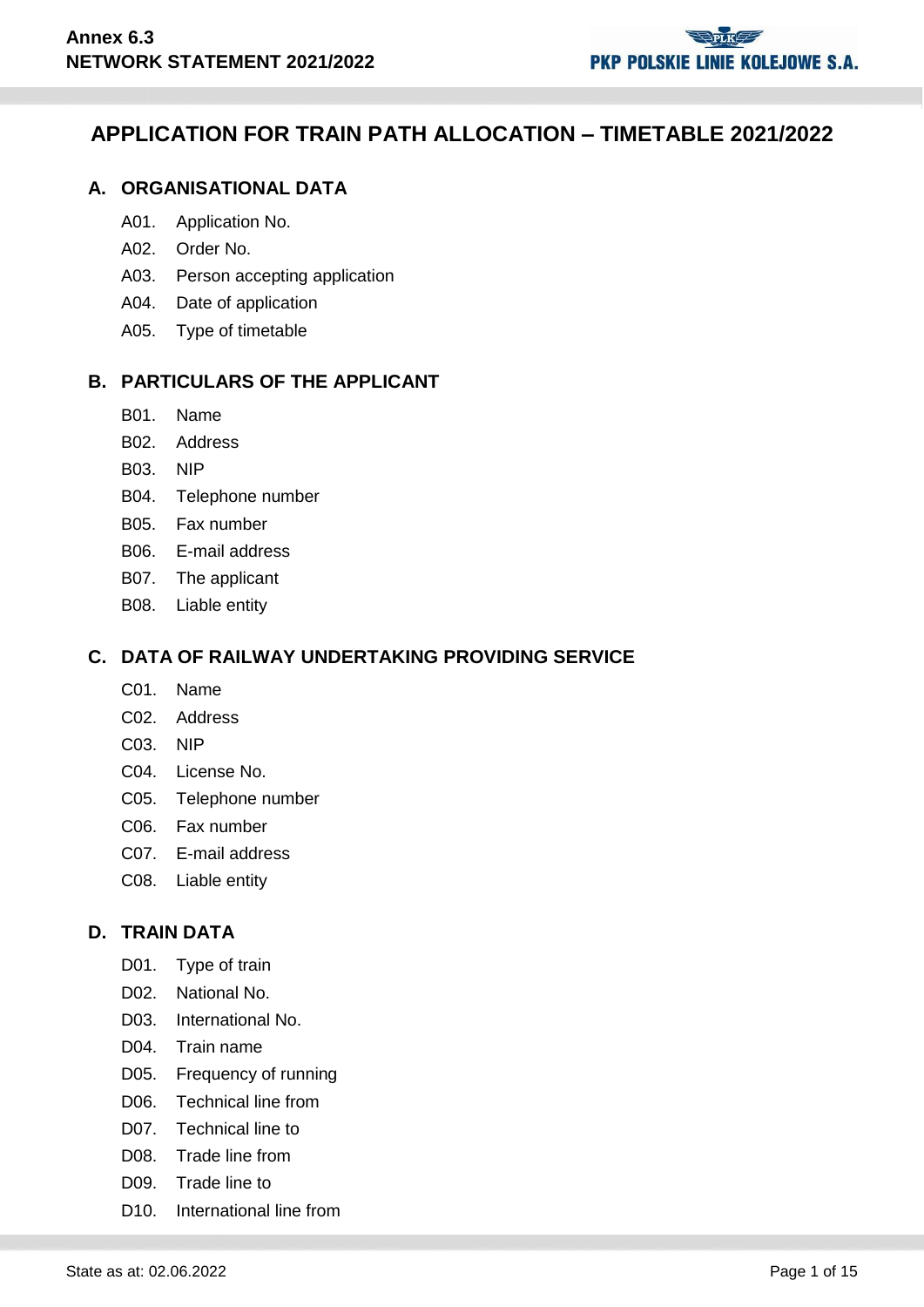- D11. International line to
- D12. Type of carriage
- D13. Routing tolerance [min]
- D14. Stay time tolerance [min]
- D15. Leading hour branch
- D16. Leading hour
- D17. Hour of arrival to border station (entry to Poland)
- D18. Railway undertaking at the entry to Poland
- D19. Hour of arrival to border station (exit from Poland)
- D20. Railway undertaking at the exit from Poland
- D21. E-mail address for application copy
- D22. Application copy language
- D23. Leading hour calendar

| month<br>year | Wed Thu      | Fri | Sat |   |   |   | Sun   Mon   Tue   Wed   Thu |   | Fri |    |                  |    |    | Sat   Sun   Mon   Tue   Wed   Thu   Fri |         |                 |    |                 | Sat Sun Mon Tue Wed Thu |           |    |                 | Fri I |                 |                 | Sat   Sun   Mon   Tue |    |    | Wed Thu | Fri | Sat | I Sun           |
|---------------|--------------|-----|-----|---|---|---|-----------------------------|---|-----|----|------------------|----|----|-----------------------------------------|---------|-----------------|----|-----------------|-------------------------|-----------|----|-----------------|-------|-----------------|-----------------|-----------------------|----|----|---------|-----|-----|-----------------|
| February      | $\mathbf{2}$ | 3   | 4   | 5 | 6 |   | 8                           | 9 | 10  | 11 | $-12$   $\ldots$ | 13 | 14 | $15 \quad 16$                           |         | 17 <sup>1</sup> | 18 | 19              |                         | $20$   21 | 22 | $ 23\rangle$    | 24    | 25 I            | 26 I            | 27                    | 28 |    |         |     |     |                 |
| <b>March</b>  | $\mathbf{2}$ | 3   | 4   | 5 | 6 | 7 | 8                           | 9 | 10  | 11 | 12 <sup>12</sup> | 13 | 14 |                                         | $15$ 16 | 17 <sup>1</sup> | 18 | 19              |                         | 20 21     | 22 | 23              | 24    | 25 <sub>1</sub> | <b>26</b> l     | 27                    | 28 | 29 | 30      | 31  |     |                 |
| April         |              |     |     | 2 | 3 | 4 | 5                           | 6 | 7   | 8  | 9                | 10 | 11 |                                         | $12$ 13 | 14 <sup>1</sup> | 15 | 16 <sup>1</sup> | 17                      | 18        | 19 | $\overline{20}$ | 121   | 22 <sub>1</sub> | 23 <sup>1</sup> | 24                    | 25 | 26 | 27      | 28  | 29  | $\overline{30}$ |

- D24. Type of load
- D25. Broad gauge

## **E. TRAIN TECHNICAL DATA**

- E01. Railway vehicle/engine series
- E02. Max. gross weight [t]
- E03. Max. length [m]
- E04. Max. speed of the set [km/h]
- E05. Max % of set breaking mass [%]
- E06. Max. axle load [kN]

## **F. LIMITATIONS**

- F01. TWR
- F02. MCT
- F03. 'High Cube'
- F04. PST/ 'Push Pull'
- F05. Exceeded gauge
- F06. Exceeded load
- F07. Other extraordinary packets
- F08. Long rails
- F09. HTSYP / HTSYP IV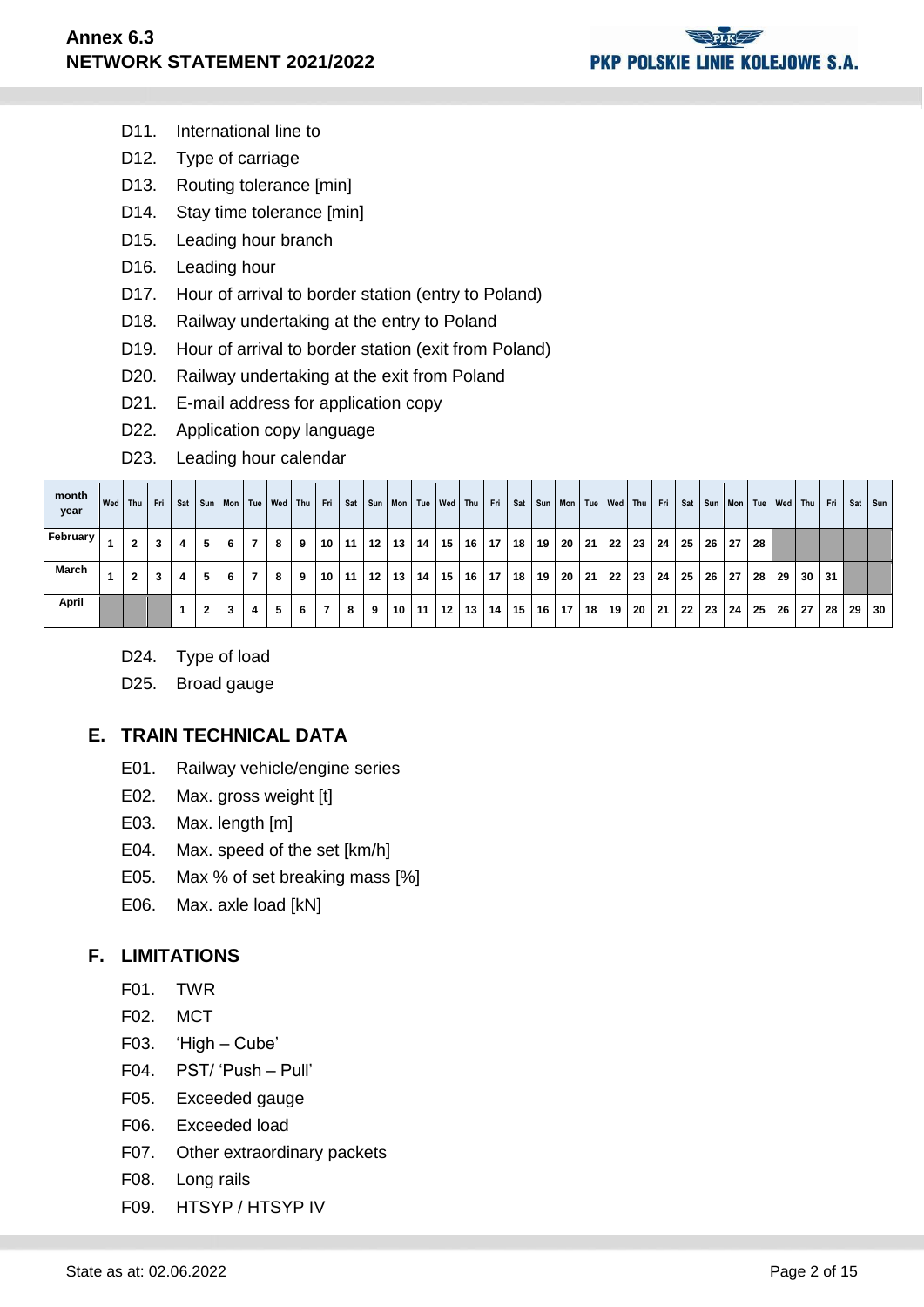- F09A. Sdggmrss
- F09B. TSI wag.
- F09C. NWNS
- F09D. Innofreight
- F10. PNZ or PNK approval No.

## **G. INITIAL TRAIN PATH**

| Item |           | Timetable object |           |           |           |           | <b>Stop</b> |           |           |           | Type/Cat. |                | <b>Vehicles</b> |                |           |       |           | <b>Technical data</b> |    |              | ET<br><b>PR</b><br><b>SP</b> |  |  |  |
|------|-----------|------------------|-----------|-----------|-----------|-----------|-------------|-----------|-----------|-----------|-----------|----------------|-----------------|----------------|-----------|-------|-----------|-----------------------|----|--------------|------------------------------|--|--|--|
| No.  | <b>NP</b> | <b>OZ</b>        | <b>NL</b> | <b>PS</b> | <b>PH</b> | <b>ZD</b> | PN          | <b>PM</b> | <b>ZP</b> | <b>RP</b> | KH        | P <sub>1</sub> | P <sub>2</sub>  | P <sub>3</sub> | <b>BT</b> | VM BS | <b>BP</b> | DS                    | DP | <b>MN MH</b> |                              |  |  |  |
|      |           |                  |           |           |           |           |             |           |           |           |           |                |                 |                |           |       |           |                       |    |              |                              |  |  |  |
| ⌒    |           |                  |           |           |           |           |             |           |           |           |           |                |                 |                |           |       |           |                       |    |              |                              |  |  |  |
| 3    |           |                  |           |           |           |           |             |           |           |           |           |                |                 |                |           |       |           |                       |    |              |                              |  |  |  |

#### **Legend:**

NP – name of timetable point; OZ – marking of timetable point; NL – railway line No.;

PS – time of given stop [min.];

PH – trade stop (->PH) only for getting on, (PH->) only for getting off;

ZD – change of traction team; PN – non-trade stop; PM – manoeuvre works within station; ZP – stop for railway workers;

PR – type of train; KH – train trade category;

P1, P2, P3 – traction vehicles;

BT – type of break; VM – Vmax for set of carriages [km/h]; BS – gross of carriages set [t]; BP – gross of train [t]; DS – length of carriages set [m]; MN – max. carriages axle load [kN]; MH – percentage of breaking mass [%];

ET – does the train have efficient and active ETCS on the indicated section;

SP – public service;

PR – railway undertaking in train route;

## **H. CHARACTER OF PASSENGER CARRIAGE**

- H01. Concluded agreement for provision of public services or statement of public railway transport organiser on the intent to cover the trains with an agreement for provision of public services No. ...
- H02. Decision on granting open access No. ... / decision on granting limited access No. ...
- H03. Nature of running
- H04. Unpublished timetable

## **I. NOTES AND INSTRUCTIONS OF THE RAILWAY UNDERTAKING**

## **J. COMMENT TO TIMETABLE ORDER**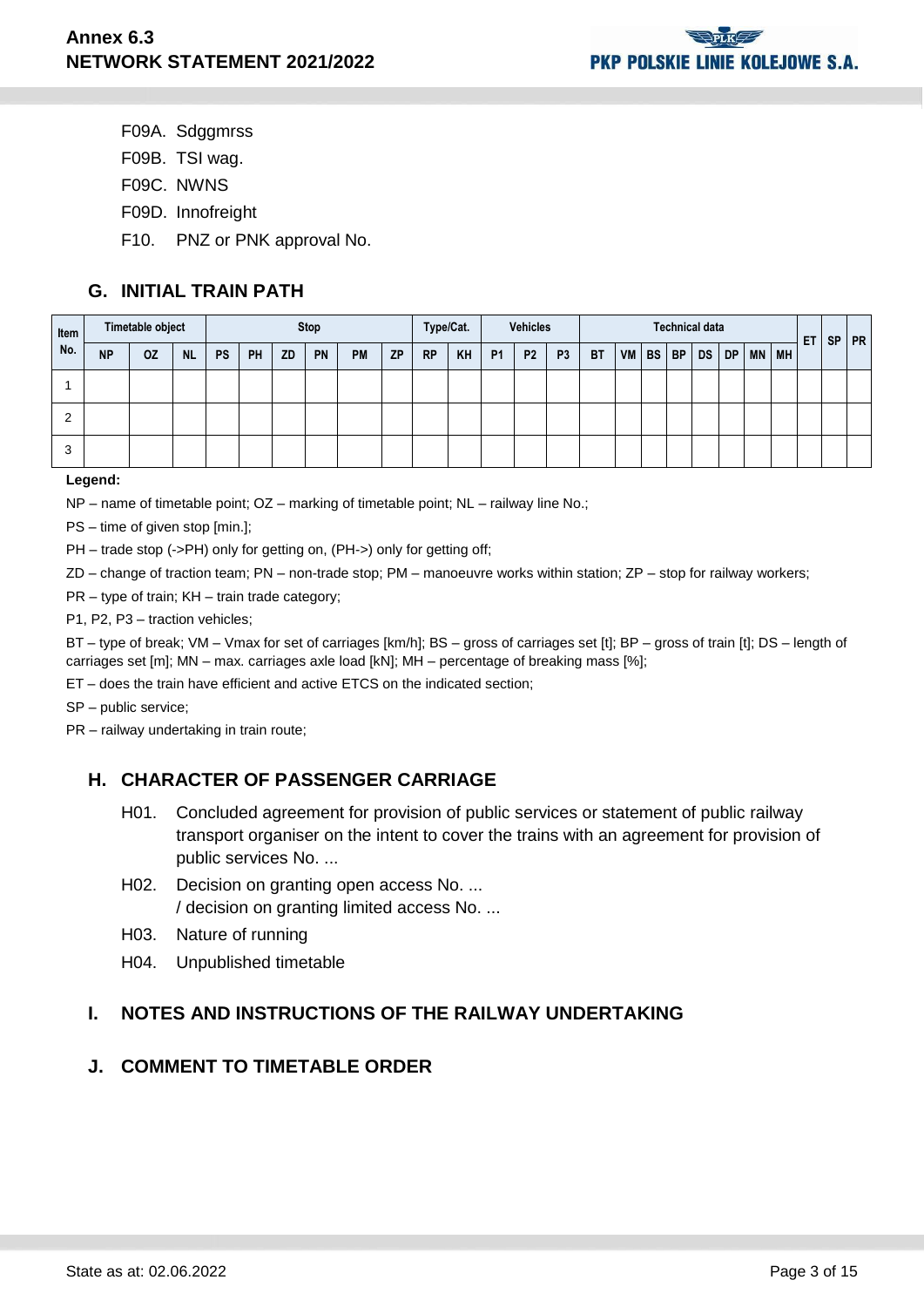# **Instructions on how to fill in the application for train path allocation as part of the 2021/2022 train timetable (completion instructions)**

- 1. The procedure for submission and processing of an application to allocate train path is in accordance with the Regulations.
- 2. Application must be submitted using the Internet application ISZTP Internet Train Path Ordering System [https://skrj.plk-sa.pl.](https://skrj.plk-sa.pl/)
- 3. The Applicant fills in the editable fields and check boxes.
- 4. Subsequent groups of application data are indicated by letters A, B, C, etc., and in these groups further data - with numbers 01, 02, 03, etc.
- 5. The train timetable for which the application is to be submitted must be selected when logging into the ISZTP application.
- 6. Below are the names of the following fields and instructions for how to fill in:

| <b>Field name</b>                    | Field content, method of filling                                                                                       |
|--------------------------------------|------------------------------------------------------------------------------------------------------------------------|
| A01. Application number              | A subsequent application number according to the applicant's<br>internal numbering of no more than 25 characters       |
| A02. Order number                    | The next number according to the numbering in the SKRJ (System<br>for Timetable Construction) system operated by PLK   |
| A03. Person accepting<br>application | <b>ISZTP</b>                                                                                                           |
| A04. Date                            | Date and time of receipt of the application, according to the pattern<br>yyyy-mm-dd-hh-mm (year-month-day-hour-minute) |
| A05. Type of timetable               | Please specify the type of ordered timetable specified in the Rules<br>- select from the box                           |

## **A. ORGANISATIONAL DATA**

## **B. PARTICULARS OF THE APPLICANT**

| <b>Field name</b>     | Field content, method of filling                                                |
|-----------------------|---------------------------------------------------------------------------------|
| B01. Name             | Name of the applicant                                                           |
| B02. Address          | Address of the applicant                                                        |
| <b>B03. NIP</b>       | NIP number of the applicant                                                     |
| B04. Telephone number | Contact phone number of the applicant, authorized to cooperate<br>with PLK      |
| B05. Fax number       | Fax number of the applicant                                                     |
| B06. E-mail address   | E-mail address of the applicant                                                 |
| B07. Applicant        | Applicant's employee (name and surname) authorized to submit<br>the application |
| B08. Liable entity    | Entity authorized to modify the application                                     |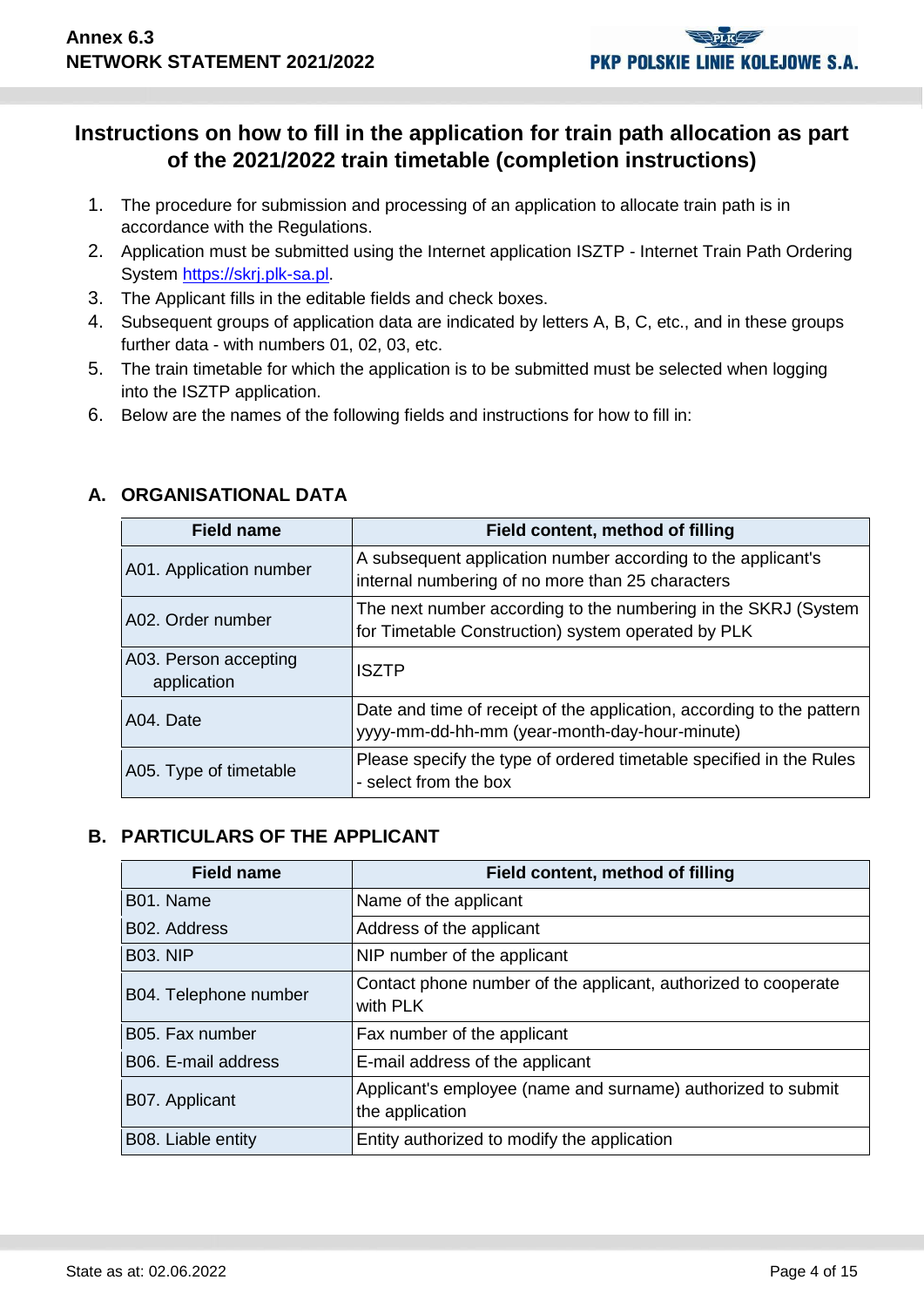# **C. DATA OF RAILWAY UNDERTAKING PROVIDING SERVICE**

| <b>Field name</b>     | <b>Field content, method of filling</b>                                                 |
|-----------------------|-----------------------------------------------------------------------------------------|
| C01. Name             | Name of the railway undertaking                                                         |
| C02. Address          | Address of the railway undertaking                                                      |
| <b>C03. NIP</b>       | NIP number of the railway undertaking                                                   |
| C04. License No.      | Railway undertaking license No.                                                         |
| C05. Telephone number | Contact telephone number of the railway undertaking authorized<br>to cooperate with PLK |
| C06. Fax number       | Railway undertaking fax number                                                          |
| C07. E-mail address   | Railway undertaking e-mail address                                                      |
| C08. Liable entity    | Entity authorized to modify the application                                             |

## **D. TRAIN DATA**

| <b>Field name</b>                                           | Field content, method of filling                                                                                                                                                                      |
|-------------------------------------------------------------|-------------------------------------------------------------------------------------------------------------------------------------------------------------------------------------------------------|
| D01. Type of train                                          | Train type in the form of abbreviation, in accordance with the list<br>of train types attached to the instruction                                                                                     |
| D02. National number                                        | The train national number is given automatically. The railway<br>undertaking may enter a proposed number that is verified by the<br>system. In case of busy, the system will give another free number |
| D03. International number                                   | RRJ: PLK or the railway undertaking enter the train number<br>assigned during the FTE or WMPS conference.<br>IRJ: The number will be assigned after the path construction has<br>been completed       |
| D04. Train name                                             | Enter the name of the train (if it exists)                                                                                                                                                            |
| D05. Frequency of running                                   | Select from the box yes or no                                                                                                                                                                         |
| D06. Technical line from                                    | Enter the starting point of the technical line                                                                                                                                                        |
| D07. Technical line to                                      | Enter the last point of the technical line                                                                                                                                                            |
| D08. Trade line from                                        | Enter the starting point of the trade line                                                                                                                                                            |
| D09. Trade line to                                          | Enter the last point of the trade line                                                                                                                                                                |
| D10. Line international from                                | Enter the starting point of the international line                                                                                                                                                    |
| D11. Line international to                                  | Enter the last point of the international line                                                                                                                                                        |
| D12. Type of carriage                                       | Enter the following: Passenger, Freight, Maintenance and Repair-<br>UN                                                                                                                                |
| D13. Tolerance of routing                                   | Enter an acceptable time interval for changing the lead time                                                                                                                                          |
| D14. Stay time tolerance                                    | Enter an acceptable time interval for changing the stay time                                                                                                                                          |
| D <sub>15</sub> . Lead time branch                          | Select the Timetable Branch for the lead time                                                                                                                                                         |
| D16. Lead time                                              | Enter the lead time for starting construction in hh-mm format (hour-<br>minute)                                                                                                                       |
| D17. Hour of arrival to border<br>station (entry to Poland) | Enter the time of arrival at the border station                                                                                                                                                       |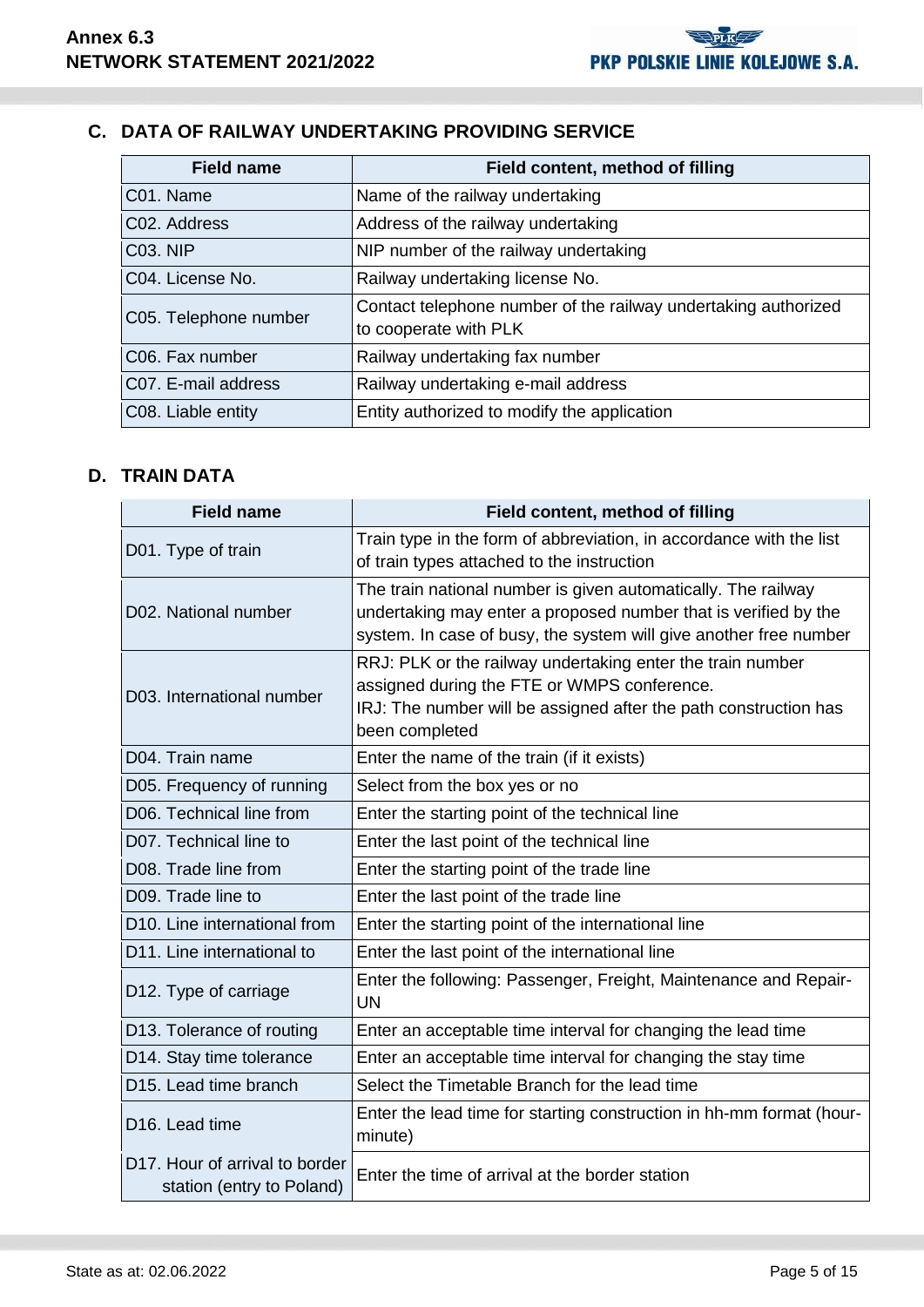| <b>Field name</b>                                                            | Field content, method of filling                                                                                  |
|------------------------------------------------------------------------------|-------------------------------------------------------------------------------------------------------------------|
| D18. Railway undertaking at<br>the entry to Poland                           | Select the appropriate railway undertaking from the selection list                                                |
| D <sub>19</sub> . Hour of arrival to border<br>station (exit from<br>Poland) | Enter the time of arrival at the border station                                                                   |
| D20. Railway undertaking at<br>the exit from Poland                          | Select the appropriate railway undertaking from the selection list                                                |
| D21. E-mail address for<br>application copy                                  | Enter the email address to which copies of the submitted<br>applications will be sent                             |
| D22. Application copy<br>language                                            | Please indicate the language in which the copy of the application is<br>to be sent to the interested parties      |
| D23. Lead time calendar                                                      | Please indicate the running days for the lead time                                                                |
| D24. Type of load                                                            | Select the appropriate type of cargo from the check box, e.g.<br>military transport, petrochemical products, etc. |
| D25. Broad gauge                                                             | Please indicate in the case of an application for lines of 1520 mm<br>width                                       |

# **E. TRAIN TECHNICAL DATA**

| <b>Field name</b>                               | Field content, method of filling                                                                                                                                                                                                                                                                                                                                                                                                                                                                            |
|-------------------------------------------------|-------------------------------------------------------------------------------------------------------------------------------------------------------------------------------------------------------------------------------------------------------------------------------------------------------------------------------------------------------------------------------------------------------------------------------------------------------------------------------------------------------------|
| E01. Series of traction<br>vehicle / locomotive | Enter a series of successive traction vehicles operating the train<br>from the starting station. Fields for three traction vehicles are<br>provided. In the case of freight trains, boxes I: and II: refer to<br>tractive locomotives and box III: propelling locomotives. In the case<br>of passenger trains compiled from multiple units I, II and III, means<br>the number of traction vehicles used. For light-running locomotives<br>in passenger and freight traffic, up to 3 locomotives can be used |
| E02. Max. gross weight [t]                      | Enter the gross mass of the train without considering the engine                                                                                                                                                                                                                                                                                                                                                                                                                                            |
| E03. Max. length [m]                            | Enter the train set length without considering the engine. Length of<br>the engine will be added by the system automatically. The<br>maximum length of the train, i.e. length of the set $+$ length of the<br>engine must not exceed the values given in Table 2 of appendix 1<br>to WRJ.                                                                                                                                                                                                                   |
| E04. Max. speed of the set<br>[km/h]            | Enter the maximum allowed train set speed without considering the<br>engine.                                                                                                                                                                                                                                                                                                                                                                                                                                |
| E05. Max. % of set brake<br>mass                | Enter the maximum percentage of actual braking mass declared<br>by the railway undertaking, determined in accordance with the<br>provisions of the Ir-1 (R-1) Instructions with which the railway<br>undertaking can set the train without considering the engine                                                                                                                                                                                                                                           |
| E06. Axle load [kN]                             | Enter the maximum axle load of the cars                                                                                                                                                                                                                                                                                                                                                                                                                                                                     |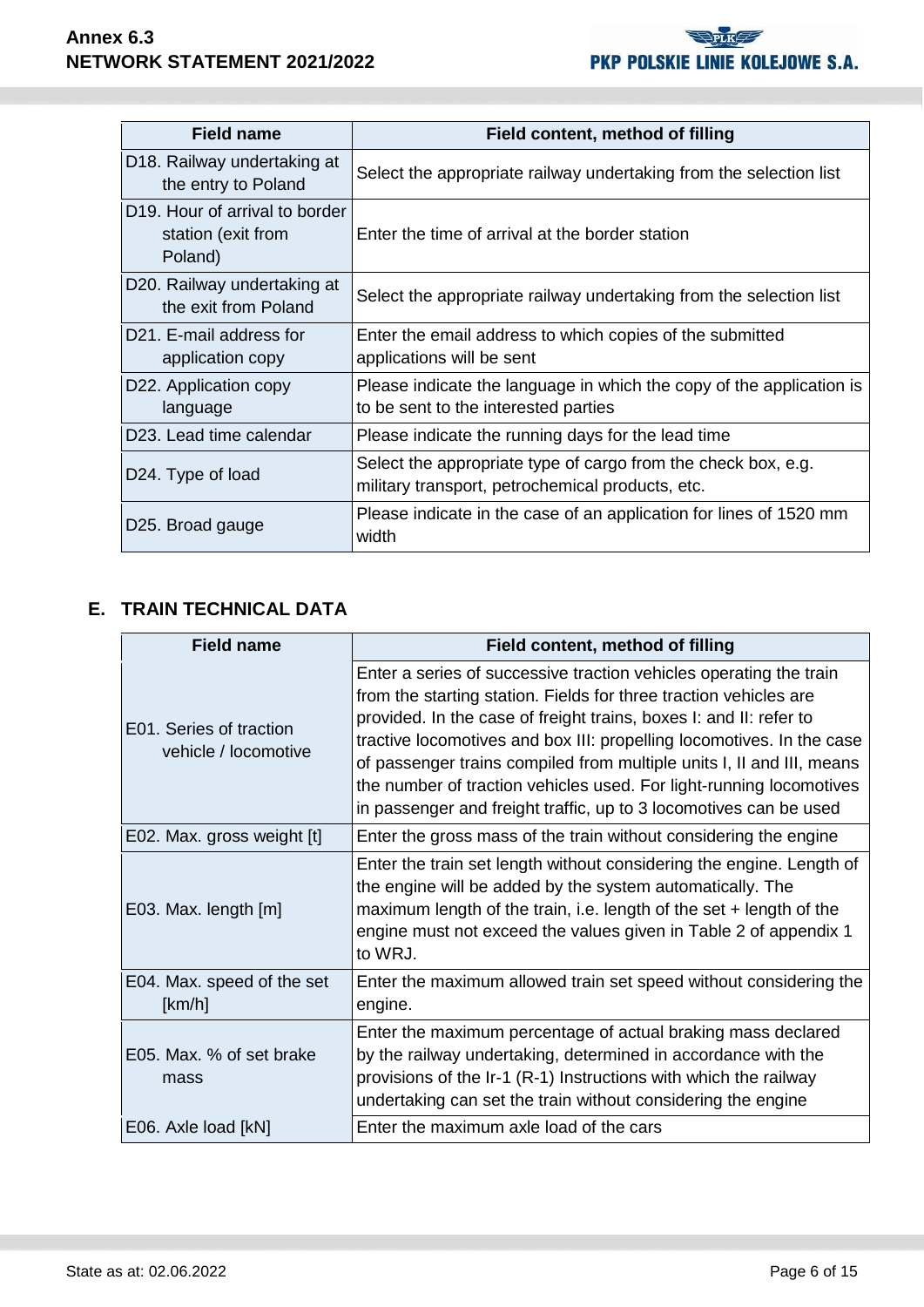# **F. LIMITATIONS - Please tick if:**

| <b>Field name</b>                   | Field content, method of filling                                                                                                                                                                                                            |
|-------------------------------------|---------------------------------------------------------------------------------------------------------------------------------------------------------------------------------------------------------------------------------------------|
| F01. TWR                            | (TWR - High Risk Dangerous Goods) - restrictions according to<br>RID and Ir-16 Instructions                                                                                                                                                 |
| F02. MCT                            | (MCT - International Transit Lines) - restrictions in accordance with<br>Annex 2.5 of the Network statement                                                                                                                                 |
| F03. 'High - Cube'                  | Limits related with exceeding the loading gauge for 'High-Cube'<br>type containers                                                                                                                                                          |
| F04. PST / 'Push-Pull'              | (PST - Roling stock Gauge Exceeded) - limitations related to the<br>exceeded gauge of rolling stock for passenger carriage double-<br>deckers (central and control) e.g.: Koleje Mazowieckie - KM                                           |
| F05. Exceeded gauge                 | Limitations related to exceeding the gauge in accordance with §3<br>and §4 of the Ir-10 Instructions                                                                                                                                        |
| F06. Exceeded load                  | Limits related to exceeded maximum axle load (according to Annex<br>2.2 of the Network statement) or linear (according to Annex 2.3 of<br>the Network statement)                                                                            |
| F07. Other extraordinary<br>packets | Limitations related to other extraordinary packets pursuant to §3<br>of the Ir-10 Instructions                                                                                                                                              |
| F08. Long rails                     | Restrictions connected with the transport of long rails                                                                                                                                                                                     |
| F09. HTSYP / HTYSP IV               | Please tick when transporting containers of this type                                                                                                                                                                                       |
| F09A. Sdggmrss                      | It should be checked in the case of the carriage of wagons of<br>Sdggmrss series in a train, which, according to the Ir-10<br>instruction, Annex 2, exceed the gauge of the rolling stock                                                   |
| F09B. TSI wag.                      | Wagons conforming to the TSI standard transported singly<br>or in compact sets                                                                                                                                                              |
| F09C. NWNS                          | Limitations related to the exceeded loading gauge for network<br>approvals issued, e.g. swap bodies, semitrailers                                                                                                                           |
| F09D. Innofreight                   | Tick in the case of transport of Innofreight C45 Woodtainer XXL<br>containers and others marked with a yellow plate code C45                                                                                                                |
| F10. PNZ or PNK approval<br>No.     | Choose from the System of Telegram Records (SET) the approval<br>number for transport of extraordinary consignment (in accordance<br>with Annex 22, 22a, 22b, 22c of the Instruction Ir- 10 and<br>subsection 2.5 of the Network Statement) |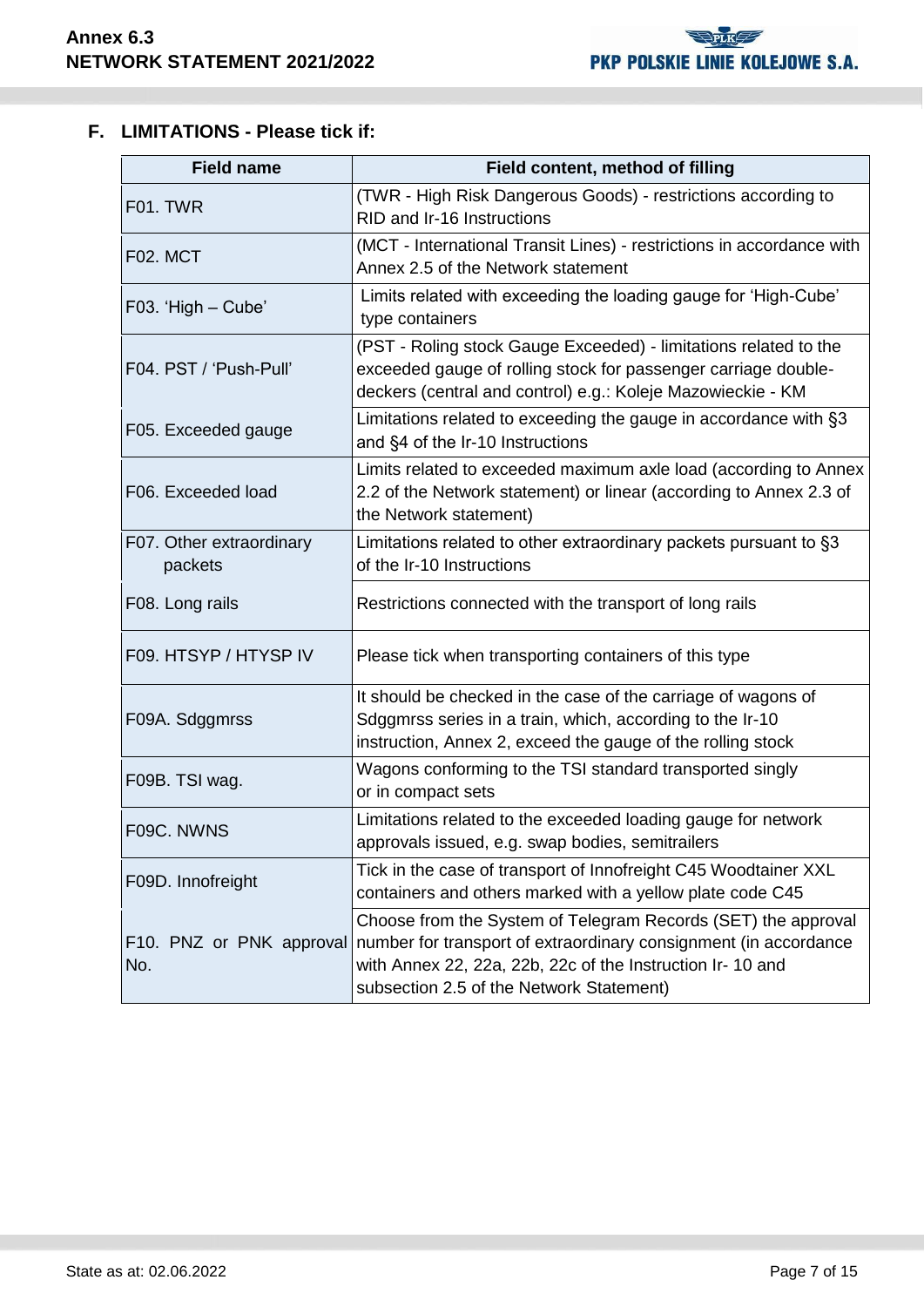# **G. INITIAL TRAIN PATH**

| <b>NP</b>                       | Name of timetable point                                                                                                                                                                                                                                                                                                                                                                                                                               |
|---------------------------------|-------------------------------------------------------------------------------------------------------------------------------------------------------------------------------------------------------------------------------------------------------------------------------------------------------------------------------------------------------------------------------------------------------------------------------------------------------|
| <b>OZ</b>                       | Indication of unloading point                                                                                                                                                                                                                                                                                                                                                                                                                         |
| <b>NL</b>                       | Line number according to Id-12 (D-29) Instruction - entered automatically after<br>construction of the timetable according to the data of the SKRJ system                                                                                                                                                                                                                                                                                             |
| <b>PS</b>                       | Please enter the planned stop time for trade or technical reasons                                                                                                                                                                                                                                                                                                                                                                                     |
| PH                              | Trade stop<br>Please enter the expected stop time for trade rounded to decimal minutes, e.g. 0.3<br>minutes.<br>It is possible to choose the type of stop:<br>1. for getting on and for getting off e.g. "4";<br>2. only for getting on - before the entered number of time for stop will appear a<br>designation "->" e.g. "-> 5";<br>3. only for getting off – for the entered number of time for stop will appear a<br>designation "->" e.g. "1->" |
| ZD                              | Team change                                                                                                                                                                                                                                                                                                                                                                                                                                           |
| PN                              | Non-trade stop - just for the needs of the railway undertaking                                                                                                                                                                                                                                                                                                                                                                                        |
| <b>PM</b>                       | Manoeuvring works at stations with exchange of groups of cars without gross change<br>or change of engine                                                                                                                                                                                                                                                                                                                                             |
| <b>ZP</b>                       | Stop for railway workers                                                                                                                                                                                                                                                                                                                                                                                                                              |
| <b>RP</b>                       | Type of train                                                                                                                                                                                                                                                                                                                                                                                                                                         |
| <b>KH</b>                       | Commercial category of train (e.g. Ex, P, Os)                                                                                                                                                                                                                                                                                                                                                                                                         |
| $PT$ $l$ :<br>PT II:<br>PT III: | Series of traction vehicles                                                                                                                                                                                                                                                                                                                                                                                                                           |
| <b>BT</b>                       | <b>Brake type</b>                                                                                                                                                                                                                                                                                                                                                                                                                                     |
| <b>VM</b>                       | Maximum speed of the set of carriages [km/h]                                                                                                                                                                                                                                                                                                                                                                                                          |
| <b>BS</b>                       | Gross of the set cars [t]                                                                                                                                                                                                                                                                                                                                                                                                                             |
| <b>BP</b>                       | Gross of the train [t]                                                                                                                                                                                                                                                                                                                                                                                                                                |
| <b>DS</b>                       | Length of the set of cars [m]                                                                                                                                                                                                                                                                                                                                                                                                                         |
| <b>DP</b>                       | Train length [m]                                                                                                                                                                                                                                                                                                                                                                                                                                      |
| <b>MN</b>                       | Max. axle load of cars [kN]                                                                                                                                                                                                                                                                                                                                                                                                                           |
| MH                              | Percentage of brake weight of cars [%]                                                                                                                                                                                                                                                                                                                                                                                                                |
| ET                              | Does the train have efficient and active ETCS on the indicated section                                                                                                                                                                                                                                                                                                                                                                                |
| <b>SP</b>                       | Public service                                                                                                                                                                                                                                                                                                                                                                                                                                        |
| <b>PR</b>                       | Railway undertaking on the train path                                                                                                                                                                                                                                                                                                                                                                                                                 |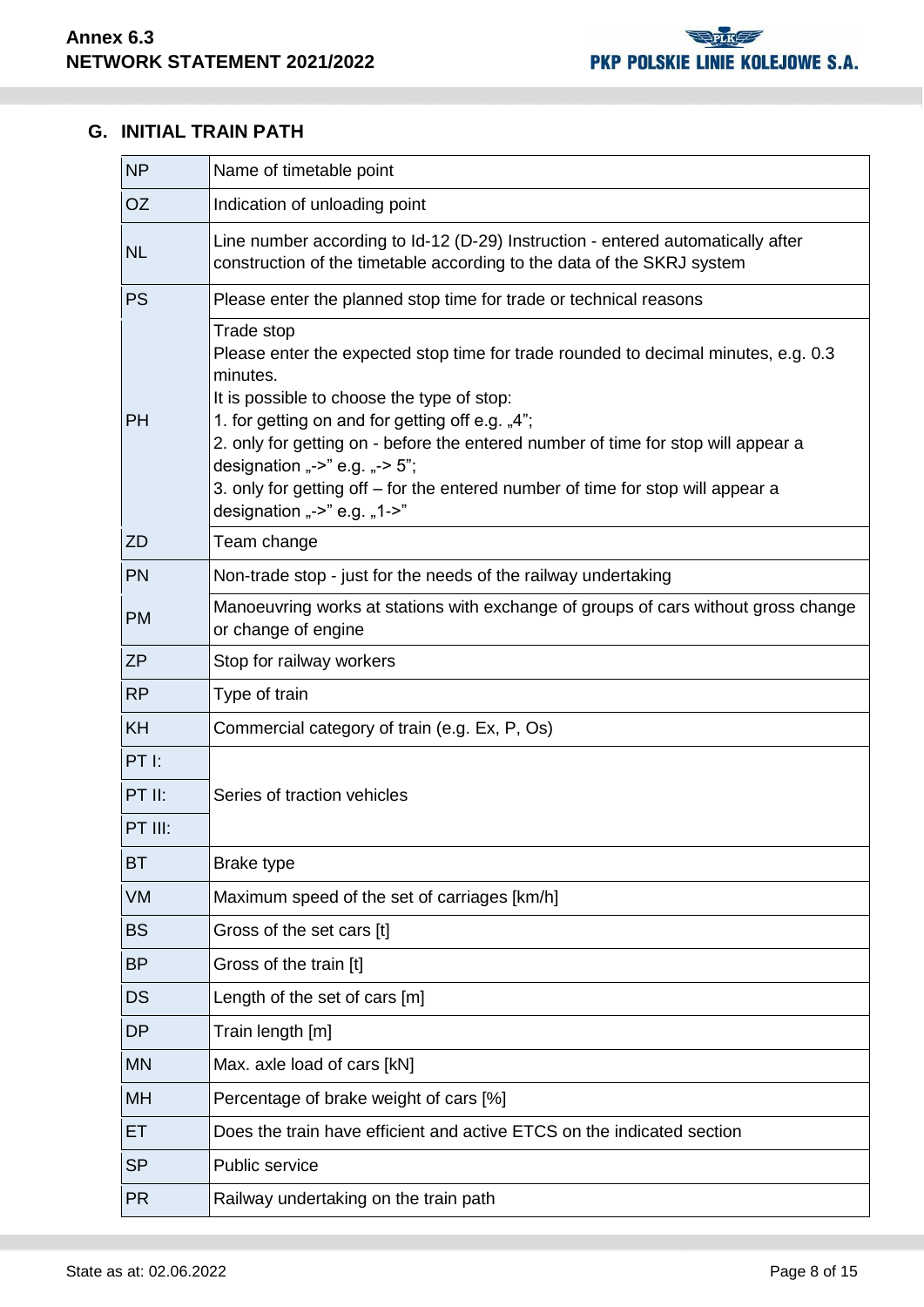## **H. CHARACTER OF PASSENGER CARRIAGE**

| <b>Field name</b>                                                                                                                                                                                          | Field content, method of filling                         |
|------------------------------------------------------------------------------------------------------------------------------------------------------------------------------------------------------------|----------------------------------------------------------|
| H01. Concluded agreement for provision of public<br>services or statement of public railway transport<br>organiser on the intent to cover the trains with an<br>agreement for provision of public services | Select from the box the proper<br>agreement or statement |
| H02. Decision on granting open access / decision on<br>granting limited access                                                                                                                             | Chose the relevant decision from the<br>selection box    |
| H03. Nature of running                                                                                                                                                                                     | Occasional                                               |
| H04. Unpublished timetable                                                                                                                                                                                 | Check if the timetable is not to be<br>published         |

## **I. NOTES AND INSTRUCTIONS OF THE APPLICANT**

**Field content, method of filling**

Please enter comments on the train structure, requested shuttle, indicate stations on which the cars will be switched to other trains.

Place for additional notes of the applicant, not included in the other fields of the application, concerning the requested train path and other circumstances affecting the timetable construction, including information that the train is equipped with ERTMS / ETCS on-board equipment and GSM-R connectivity.

# **J. COMMENT TO TIMETABLE ORDER**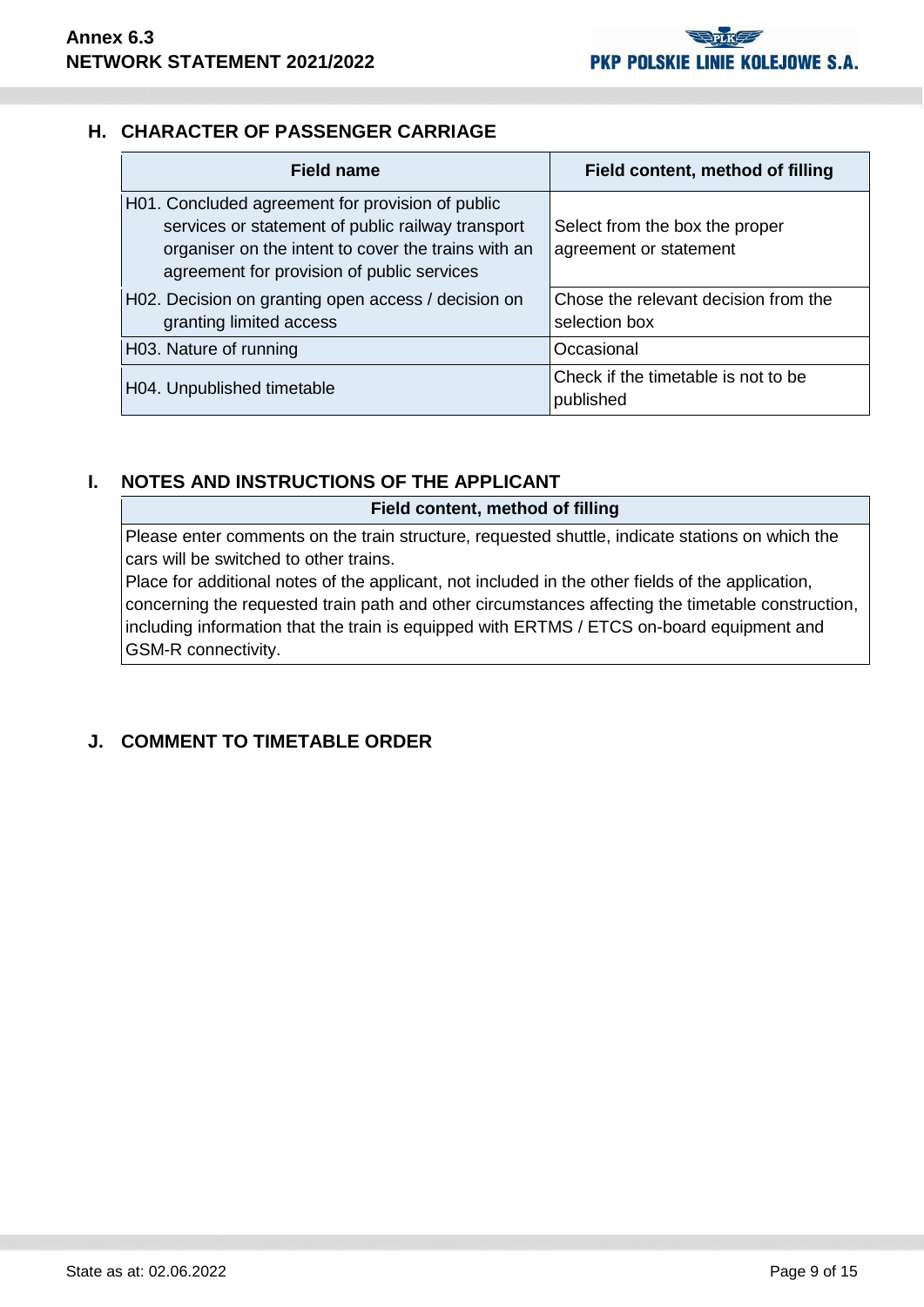# **Classification of trains used in construction of timetables**

The designation consisting of three letters is used to determine the type of train.

#### **1. The first and second letters mean:**

#### **A. Passenger trains**

- 1) **EC** EuroCity international express train,
- 2) **EN** EuroNight night international express train,
- 3) **EI** national express train (including InterCity),
- 4) **MM** international limited-stop passenger train,
- 5) **MP** inter-regional limited-stop passenger train,
- 6) **MH** night or sleeper inter-regional limited-stop passenger train,
- 7) **MO** inter-regional passenger train,
- 8) **RM** regional international passenger train,
- 9) **RP** regional limited-stop passenger train,
- 10) **RO** regional passenger train,
- 11) **RA** regional passenger train in agglomeration traffic,
- 12) **PW** empty passenger train set from/to passenger trains,
- 13) **PX** empty passenger train set (test trains, traction vehicles and auxiliary vehicles in an idle condition, locomotive sets).

Journeys of trains providing local transport or tourist transport may be carried out within the available categories of inter-regional and regional trains.

In the case of applying for the above-mentioned transport, enter the information *"Local transport"* or *"Tourist transport"* in the box *"J" - Comment to timetable order*.

## **B1. Freight trains in international traffic:**

- 1) **TC** for international transport of intermodal transport units and empty flat cars after or for the transport of intermodal transport units,
- 2) **TG** for international bulk cargo transport,
- 3) **TR** for international non-bulk cargo transport.

## **B2. Freight trains in national traffic:**

- 1) **TD** for national transport of intermodal transport units and empty flat cars after or for the transport of intermodal transport units,
- 2) **TM** for national bulk cargo transport,
- 3) **TN** for national non-bulk cargo transport,
- 4) **TK** for the servicing of stations and sidings,
- 5) **TS** empty cars after/for repairs, test trains and other trains,
- 6) **TH** locomotive sets more than 3 locomotives.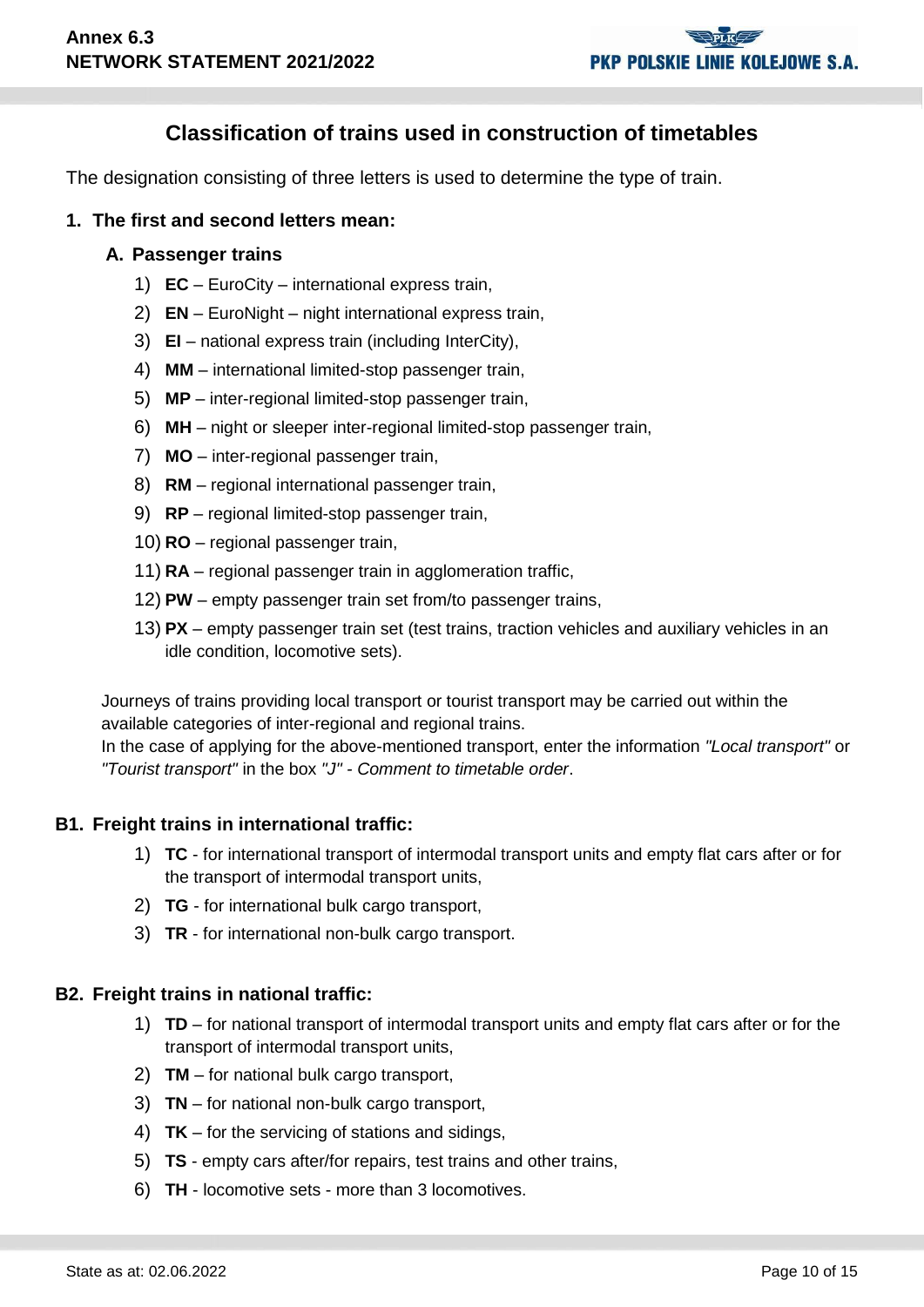# **PKP POLSKIE LINIE KOLEJOWE S.A.**

## **C. Light-running rail vehicles**

- 1) **LP** locomotive to and from passenger trains,
- 2) **LT** locomotive to and from freight trains,
- 3) **LZ** light-running to and from maintenance and repair trains, rail vehicle included in the special rolling stock, auxiliary vehicle,
- 4) **LS** locomotive for/after shunting operations, other light-running locomotives, rail vehicle included in the special rolling stock, auxiliary vehicle.

## **D. Repair and maintenance trains**

- 1) **ZG** rescue train,
- 2) **ZN** inspection and diagnostic train,
- 3) **ZU** other maintenance trains.

## **2. The third letter in the sign indicates the type of traction and means:**

- 1)  $P$  steam,
- 2) **E** electric engines,
- 3) **J** electric multiple units,
- 4) **S** diesel engines,
- 5) **M** diesel multiple units and carriages.

Examples of type and train numbers:

ECE No. 14000 - EuroCity train, electric traction, train no. 14000,

ROJ No. 44200 - national passenger train, emu, train no. 44200.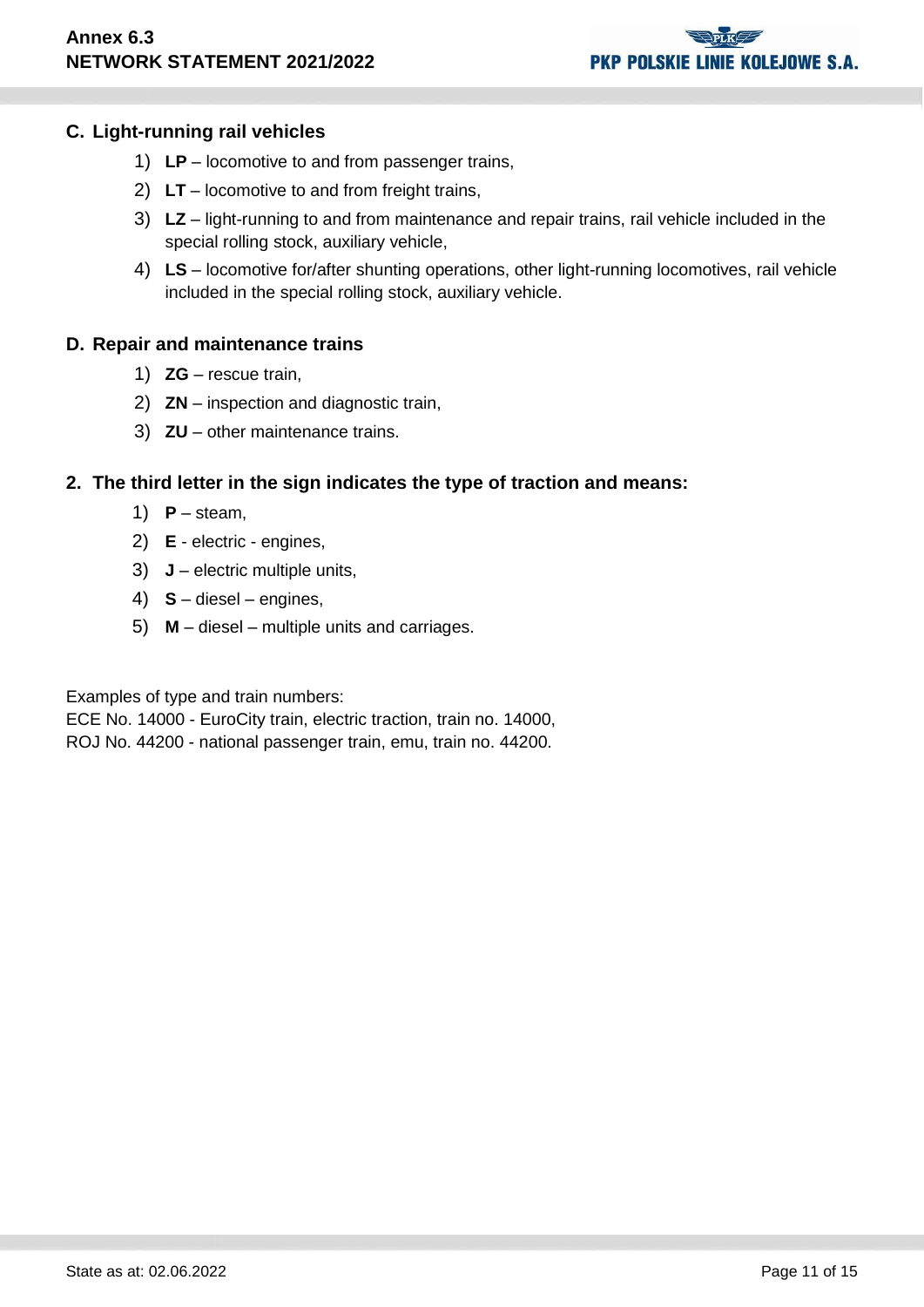# **Abbreviations of types of trains used in construction of timetables**

# **A. Passenger trains**

| Types of trains                                                                                                                 | Steam traction | Electric<br>traction -<br>engines | Electric<br>traction $-$<br>multiple units<br>and carriages | Diesel traction<br>- engines | Diesel traction<br>- multiple units<br>and carriages |
|---------------------------------------------------------------------------------------------------------------------------------|----------------|-----------------------------------|-------------------------------------------------------------|------------------------------|------------------------------------------------------|
| EuroCity<br>- international express train                                                                                       |                | <b>ECE</b>                        | <b>ECJ</b>                                                  | <b>ECS</b>                   | <b>ECM</b>                                           |
| EuroNight<br>- night international express<br>train                                                                             |                | <b>ENE</b>                        |                                                             | <b>ENS</b>                   |                                                      |
| National express train<br>(including InterCity)                                                                                 |                | EIE                               | EIJ                                                         | <b>EIS</b>                   | EIM                                                  |
| International limited-stop<br>passenger train                                                                                   |                | <b>MME</b>                        | <b>MMJ</b>                                                  | <b>MMS</b>                   | <b>MMM</b>                                           |
| Inter-regional limited-stop<br>passenger train                                                                                  |                | <b>MPE</b>                        | <b>MPJ</b>                                                  | <b>MPS</b>                   | <b>MPM</b>                                           |
| Inter-regional limited-stop night<br>or sleeper passenger train                                                                 |                | <b>MHE</b>                        | <b>MHJ</b>                                                  | <b>MHS</b>                   |                                                      |
| Inter-regional passenger train                                                                                                  |                | <b>MOE</b>                        | <b>MOJ</b>                                                  | <b>MOS</b>                   | <b>MOM</b>                                           |
| Regional international<br>passenger train                                                                                       | <b>RMP</b>     | <b>RME</b>                        | <b>RMJ</b>                                                  | <b>RMS</b>                   | <b>RMM</b>                                           |
| Regional limited-stop<br>passenger train                                                                                        | <b>RPP</b>     | <b>RPE</b>                        | <b>RPJ</b>                                                  | <b>RPS</b>                   | <b>RPM</b>                                           |
| Regional passenger train                                                                                                        | <b>ROP</b>     | <b>ROE</b>                        | <b>ROJ</b>                                                  | <b>ROS</b>                   | <b>ROM</b>                                           |
| Regional passenger train in<br>agglomeration traffic                                                                            |                | RAE                               | <b>RAJ</b>                                                  | <b>RAS</b>                   | <b>RAM</b>                                           |
| Empty passenger train set to<br>and from passenger trains                                                                       | <b>PWP</b>     | <b>PWE</b>                        | <b>PWJ</b>                                                  | <b>PWS</b>                   | <b>PWM</b>                                           |
| Empty passenger train set<br>(test train, traction vehicles and<br>auxiliary vehicles in an idle<br>condition, locomotive sets) | <b>PXP</b>     | <b>PXE</b>                        | <b>PXJ</b>                                                  | <b>PXS</b>                   | <b>PXM</b>                                           |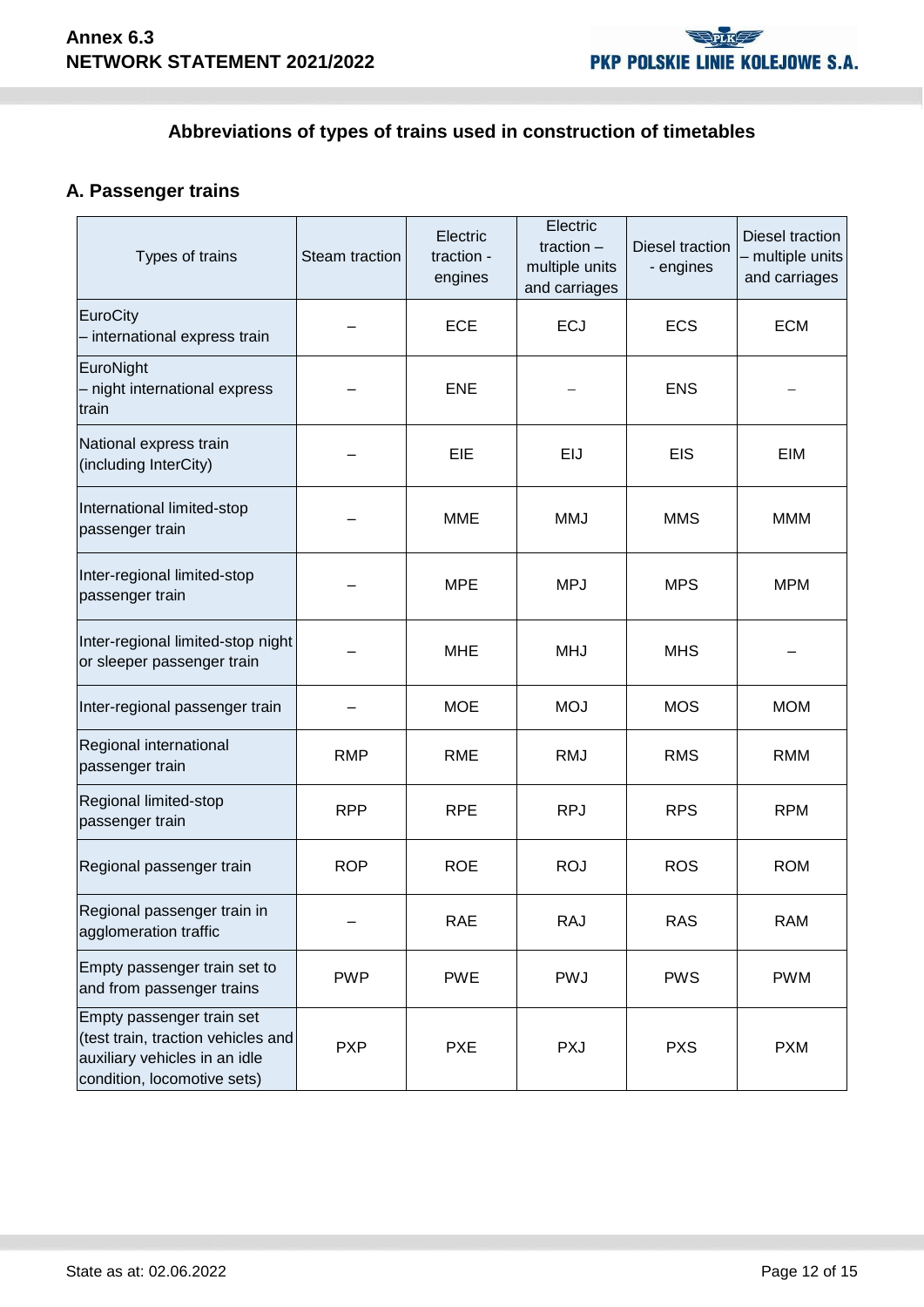# **B1. Freight trains in international traffic**

| Types of trains                                                                                                                                    | Steam traction | Electric<br>traction -<br>engines | Electric<br>traction $-$<br>multiple units<br>and carriages | Diesel traction<br>- engines | Diesel traction<br>multiple units<br>and carriages |
|----------------------------------------------------------------------------------------------------------------------------------------------------|----------------|-----------------------------------|-------------------------------------------------------------|------------------------------|----------------------------------------------------|
| For international transport of<br>intermodal transport units and<br>empty flat cars after or for the<br>transport of intermodal<br>transport units |                | <b>TCE</b>                        |                                                             | <b>TCS</b>                   |                                                    |
| For international bulk cargo<br>transport                                                                                                          |                | <b>TGE</b>                        |                                                             | <b>TGS</b>                   |                                                    |
| For international non-bulk<br>cargo transport                                                                                                      |                | TRE.                              |                                                             | <b>TRS</b>                   |                                                    |

# **B2. Freight trains in national traffic**

| Types of trains                  | Steam traction | Electric<br>traction -<br>engines | Electric<br>traction $-$<br>multiple units<br>and carriages | Diesel traction<br>- engines | Diesel traction<br>- multiple units<br>and carriages |
|----------------------------------|----------------|-----------------------------------|-------------------------------------------------------------|------------------------------|------------------------------------------------------|
| For national transport of        |                |                                   |                                                             |                              |                                                      |
| intermodal transport units and   |                |                                   |                                                             |                              |                                                      |
| empty flat cars after or for the |                | TDE.                              |                                                             | TDS                          |                                                      |
| transport of intermodal          |                |                                   |                                                             |                              |                                                      |
| transport units                  |                |                                   |                                                             |                              |                                                      |
| For national bulk cargo          |                | <b>TME</b>                        |                                                             | <b>TMS</b>                   |                                                      |
| transport                        |                |                                   |                                                             |                              |                                                      |
| For national non-bulk cargo      |                | <b>TNE</b>                        |                                                             | <b>TNS</b>                   |                                                      |
| transport                        |                |                                   |                                                             |                              |                                                      |
| For the servicing of stations    | TKP            | <b>TKE</b>                        |                                                             | <b>TKS</b>                   |                                                      |
| and sidings                      |                |                                   |                                                             |                              |                                                      |
| Empty cars for/after repairs,    |                | TSE.                              | <b>TSJ</b>                                                  | <b>TSS</b>                   | <b>TSM</b>                                           |
| test trains and other trains     |                |                                   |                                                             |                              |                                                      |
| Locomotive sets – more than      |                | <b>THE</b>                        |                                                             | <b>THS</b>                   |                                                      |
| 3 locomotives                    |                |                                   |                                                             |                              |                                                      |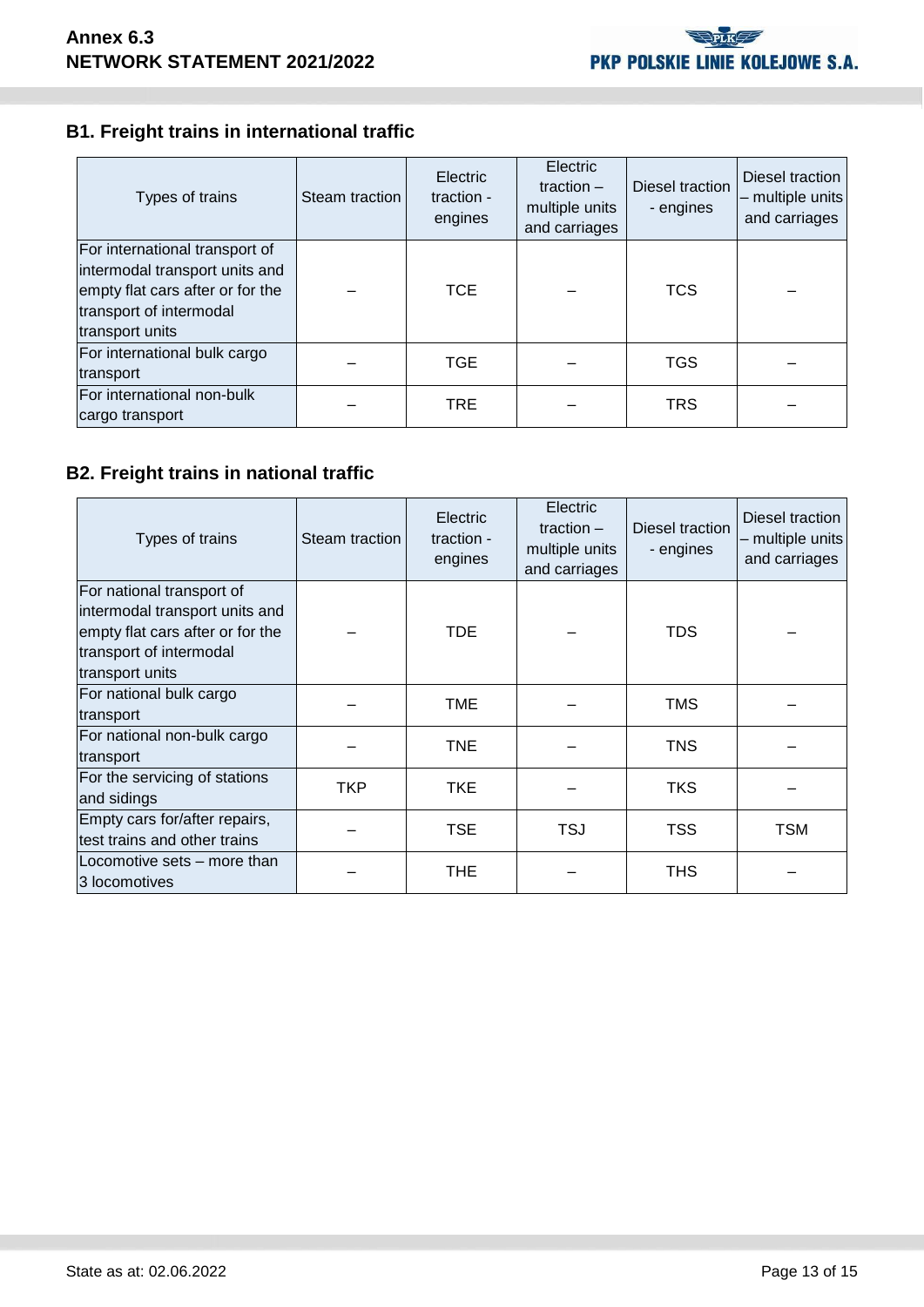

# **C. Light-running vehicles**

| Types of trains                                                                                                                                             | Steam traction | <b>Electric</b><br>traction -<br>engines | Electric<br>traction $-$<br>multiple units<br>and carriages | Diesel traction<br>- engines | Diesel traction<br>- multiple units<br>and carriages |
|-------------------------------------------------------------------------------------------------------------------------------------------------------------|----------------|------------------------------------------|-------------------------------------------------------------|------------------------------|------------------------------------------------------|
| Locomotive to and from<br>passenger trains                                                                                                                  | <b>LPP</b>     | <b>LPE</b>                               |                                                             | <b>LPS</b>                   |                                                      |
| Locomotive to and from freight<br>trains                                                                                                                    | <b>LTP</b>     | <b>LTE</b>                               |                                                             | <b>LTS</b>                   |                                                      |
| Light-running locomotive to<br>and from maintenance and<br>repair trains, rail vehicle<br>included in the special rolling<br>stock, auxiliary vehicle       |                | <b>LZE</b>                               |                                                             | <b>LZS</b>                   |                                                      |
| Locomotive for/after shunting<br>operations, other light-running<br>locomotive, rail vehicle<br>included in the special rolling<br>stock, auxiliary vehicle |                | <b>LSE</b>                               |                                                             | <b>LSS</b>                   |                                                      |

# **D. Maintenance and repair trains**

| Types of trains                 | Steam traction | <b>Electric</b><br>traction -<br>engines | Electric<br>traction $-$<br>multiple units<br>and carriages | Diesel traction<br>- engines | Diesel traction<br>$-$ multiple units<br>and carriages |
|---------------------------------|----------------|------------------------------------------|-------------------------------------------------------------|------------------------------|--------------------------------------------------------|
| Rescue train                    |                | ZGE                                      | ZGJ                                                         | <b>ZGS</b>                   | ZGM                                                    |
| Inspection and diagnostic train |                | ZNE                                      | ZNJ                                                         | <b>ZNS</b>                   | <b>ZNM</b>                                             |
| Other maintenance trains        |                | ZUE                                      |                                                             | <b>ZUS</b>                   | <b>ZUM</b>                                             |